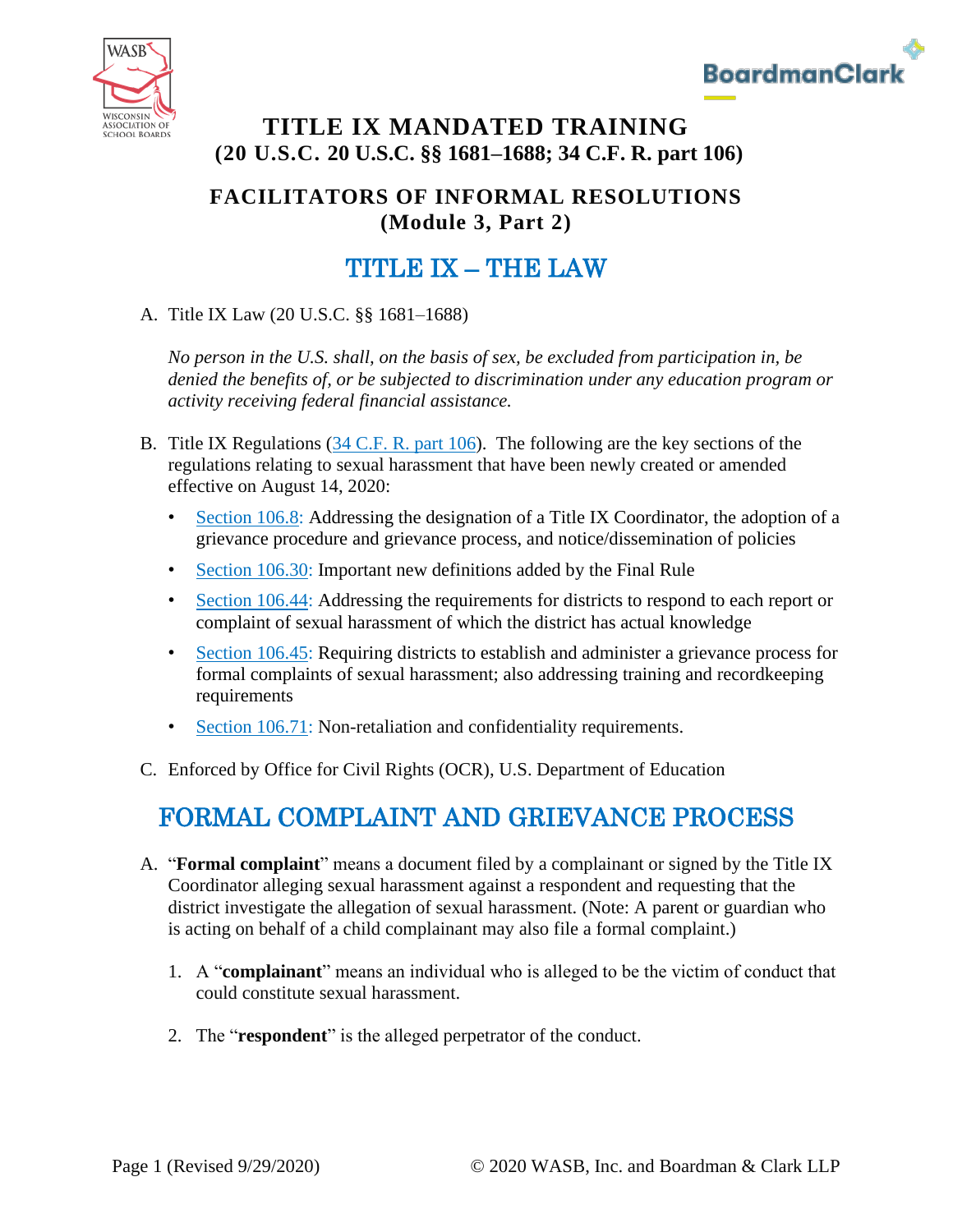- B. In response to a **formal complaint** of sexual harassment under Title IX, a recipient must follow a **grievance process** that complies with 34 C.F.R. §106.45. *See* 34 C.F.R.  $§106.44(b)(1).$
- C. A district's response must treat complainants **equitably** by offering supportive measures to a complainant and by following a grievance process before imposition of disciplinary sanctions or other actions that are not supportive measures against a respondent. *See* 34 C.F.R. §106.44(a).
- D. In addition, any provisions, rules, or practices other than those required by the Title IX regulations that a school district adopts as part of its grievance process for handling formal complaints of sexual harassment must apply **equally to both parties**. *See* 34 C.F.R. §106.45(b).
- E. Within the grievance process, the regulations set forth **"basic requirements"** for the grievance process. *See* 34 C.F.R. §106.45(b)(1). Some of the basic requirements include that each local Title IX grievance process must:
	- 1. Require an objective evaluation of all relevant evidence, including an expectation that all individuals involved in the grievance process on behalf of the district must **avoid prejudgment of the facts and allegations**.
	- 2. Provide that credibility determinations may not be based on person's status as a complainant, respondent, or witness.
	- 3. Not require, allow, rely upon, or otherwise use questions or evidence that constitute, or seek disclosure of, information protected under a legally recognized privilege, unless the person holding such privilege has waived the privilege.
	- 4. Require that any individual designated by a district as a Title IX Coordinator, investigator, decision-maker, **or any person designated to facilitate an informal resolution process** not have a conflict of interest or a bias for or against complainants or respondents generally or an individual complainant or respondent..
	- 5. Include a presumption that the respondent is **not responsible** for the alleged conduct until a determination of responsibility is made at the conclusion of the grievance process.
	- 6. State whether the standard of evidence to be used to determine responsibility is the **preponderance of the evidence standard or the clear and convincing evidence standard**, and then apply the same standard of evidence to all formal complaints and to all allegations of Title IX sexual harassment.
	- 7. Ensure that the burden of proof and the burden of gathering evidence sufficient to reach a determination regarding responsibility rest on the school district and its agents, and **not** on the parties.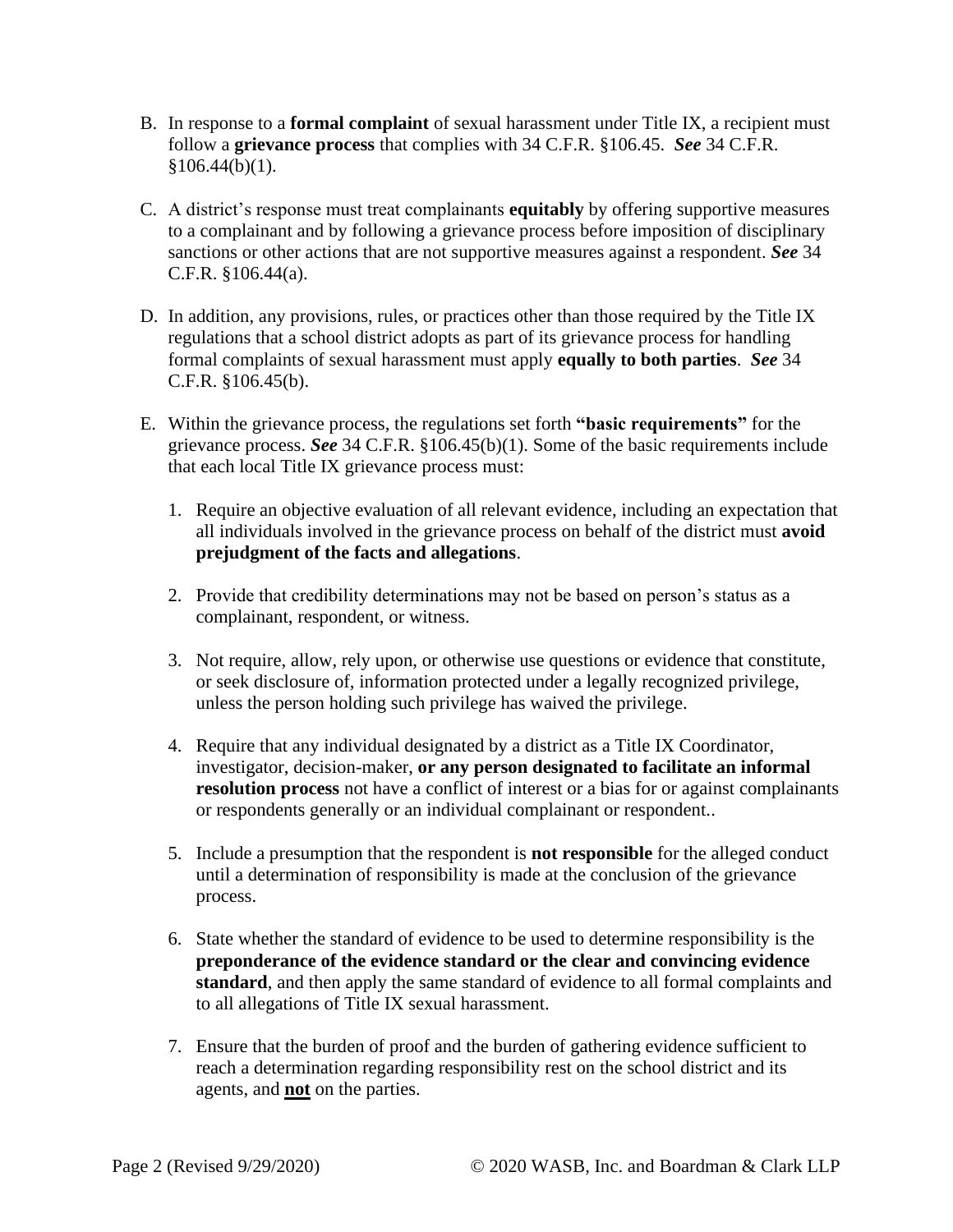- F. Within the grievance process, the regulations set forth requirements for an **"investigation of a formal complaint."** *See* 34 C.F.R. §106.45(b)(5). Some of the requirements within the investigation include that the investigator will:
	- 1. **Not** restrict the ability of **either** party to gather and present relevant evidence, or to discuss the allegations under investigation;
	- 2. Provide **equal** opportunity for the parties to present witnesses and other inculpatory and exculpatory evidence;
	- 3. Provide the parties with the **same** opportunities to have **others present** during any complaint proceeding, including the opportunity to be accompanied to any related meeting or proceeding by the advisor of their choice, who may be, but is not required to be, an attorney. However, the district may establish **restrictions** regarding the extent to which the advisor may participate in the proceedings, as long as the restrictions apply **equally** to both parties;
	- 4. Provide to the **party** whose participation is invited or expected **written notice** of the date, time, location, participants, and purpose of investigative interviews, or other meetings, with sufficient time for the party to prepare to participate;
	- 5. Provide both parties an **equal** opportunity to **inspect and review any evidence** obtained as part of the investigation that is directly related to the allegations raised in a formal complaint, including evidence upon which the district does not intend to rely in reaching a determination regarding responsibility, as well as inculpatory and exculpatory evidence, whether obtained from a party or other source, so that each party can meaningfully respond to the evidence prior to conclusion of the investigation;
- G. Within the grievance process, the regulations set forth a process for a **"determination regarding responsibility"** after an investigation has occurred involving a formal complaint of sexual harassment under Title IX. *See* 34 C.F.R. §106.45(b)(7).
- H. Within the grievance process, the regulations allow for an **informal resolution process** after a formal complaint is filed. *See* 34 C.F.R. §106.45(b)(9).
	- 1. Specifically, it states that, at any time **prior to** reaching a determination regarding responsibility, the district **may facilitate an informal resolution process** that does **not** involve a full investigation and adjudication, if certain requirements are met.
	- 2. Based on the above, at any time, prior to a determination regarding responsibility, even after an investigation has begun, the parties may voluntarily agree to an informal resolution process.
	- 3. The district must be prepared to identify a facilitator who may be authorized to conduct an informal resolution if the local grievance process allows for such a process.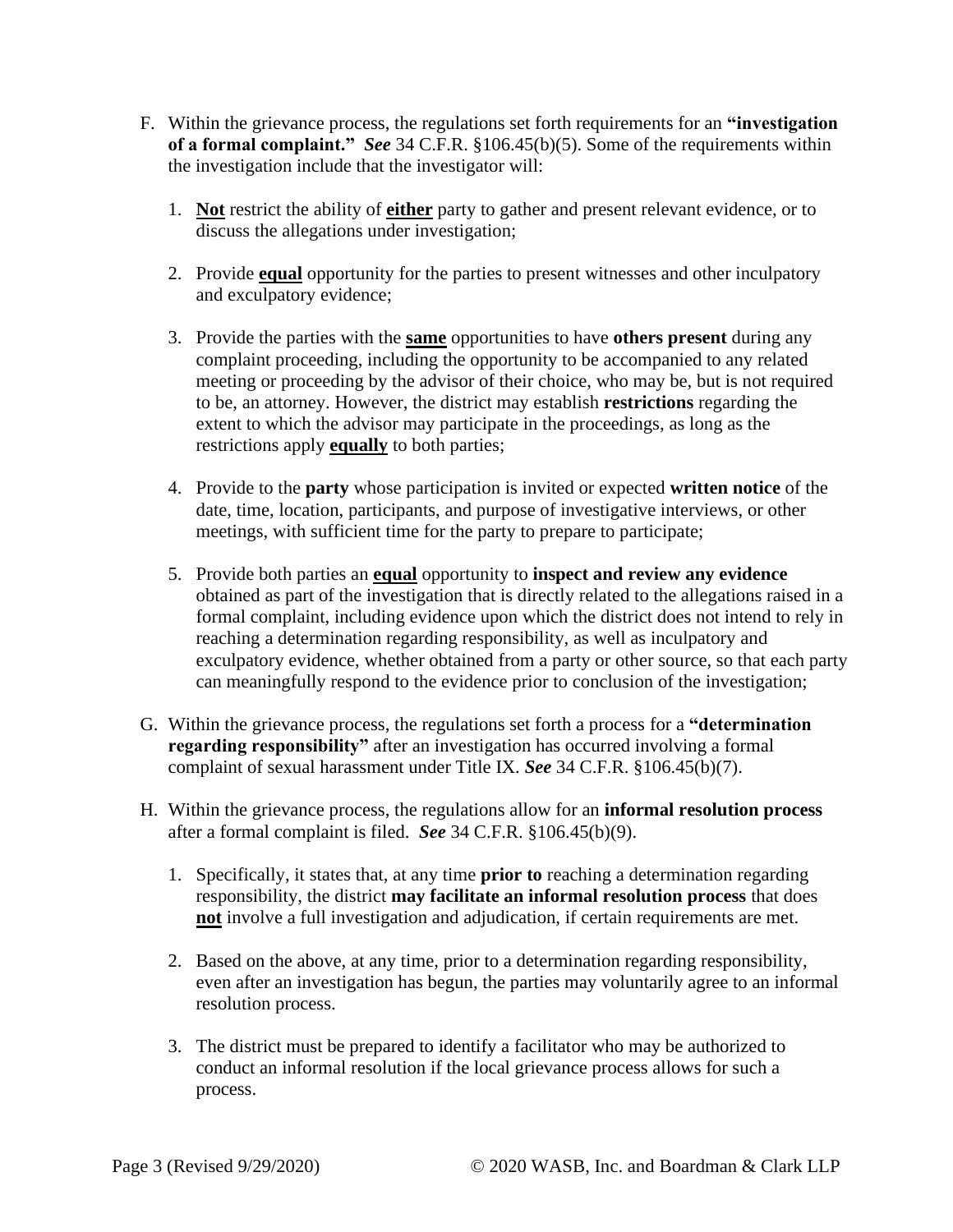## INFORMAL RESOLUTION PROCESS

- A. Informal Resolution Processes. If permitted under the local grievance process, the Title IX Coordinator and other relevant district officials may consider offering an **"informal resolution process"** when a formal complaint has been filed.
	- 1. If permitted, informal resolution may be offered at any point **after a formal complaint has been filed** and **prior to reaching a determination of responsibility** under the full grievance process.
	- 2. The regulations state that, if permitted, a district **may not require** as a condition of enrollment or continuing enrollment, or employment or continuing employment, or enjoyment of any other right, **waiver** of the right to an investigation and adjudication of formal complaints of sexual harassment.
	- 3. District **cannot require** parties to go through any informal resolution process.
	- 4. Districts must also **not** intimidate, threaten, coerce, or discriminate against any individual for the purpose of interfering with any right or privilege secured by Title IX or the Title IX regulations, or because the individual has made a report or complaint, testified, assisted, or participated or refused to participate in any manner in an investigation, proceeding, or hearing under the regulations. This non-retaliation requirement also prohibits such conduct toward parties with respect to any decision to participate or refuse to participate in an informal resolution process.
	- 5. The regulations state that an informal resolution process **may never be used** if the formal complaint includes allegations that **an employee sexually harassed a student**. The portion of the district's grievance process that addresses informal resolution, or other policy guidelines that the District adopts for the consistent implementation of the grievance process, may identify other situations where informal resolution may not be used, such as sexual assault cases.
- B. Facilitator of the Informal Resolution Process. Districts must carefully consider who will serve as a facilitator of the informal resolution process and what expectations will be placed on the facilitator.
	- 1. The facilitator must have received training as required under the regulations.
	- 2. The facilitator must **not** have a conflict of interest or bias for or against complainants or respondents generally or an individual complainant or respondent.

\* NOTE: The large green **P** serves as a signal for Title IX coordinators and other school officials to take special care to review their **local policies and procedures** in connection with that particular issue and to identify an important area of local discretion.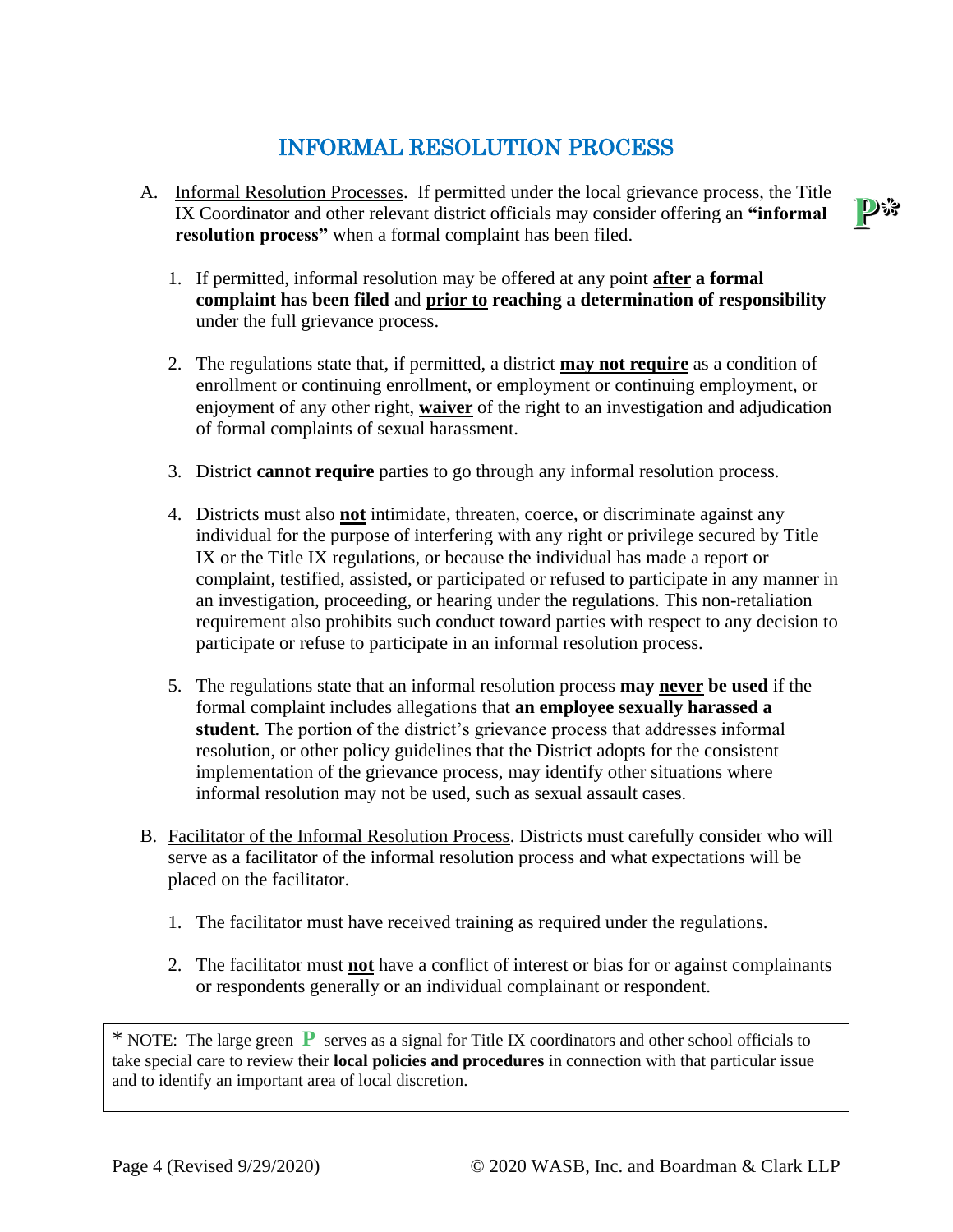- 3. Although not expressly prohibited by the Title IX regulations, there are sound reasons that, in nearly all formal complaint cases, a district would **not** want to assign the facilitator as either the investigator or decision-maker in the same case.
- 4. Unless the district sets forth limitations on a facilitator serving as a witness, facilitators should be aware that they could be a witness in the formal grievance process. For example, if the informal resolution is not successful, in some instances, the investigator may wish to interview the facilitator to determine whether parties provided inconsistent statements at different times.
- 5. The district must ensure that facilitators understand the structure of the intended informal resolution process and their role and scope of authority.
- C. Notice to the Parties. If such a process is utilized, the district must provide to the parties a **written notice** disclosing certain information.
	- 1. The written notice must include the **allegations** in the formal complaint.
	- 2. The written notice must include the **requirements** of the informal resolution process.
		- c. The **requirements** of any informal resolution process may differ from case to case. In some local district policies, the informal resolution process may be very specifically defined. However, in other policies, the informal resolution process may not specify the requirements in order to give some flexibility to the district in any case.
		- b. The regulations specify that, at any time **prior to** agreeing to a resolution within the informal resolution process, any party has the **right to withdraw** from the informal resolution process and resume the grievance process with respect to the formal complaint. This information should be included in the notice.
		- c. This notice must also include the circumstances under which it **precludes the parties from resuming a formal complaint** arising from the same allegations. For example, the notice could state as follows: "After agreeing to a resolution, a party may not withdraw from the resolution in whole or in part in order to (1) insist on a full investigation and adjudication of the formal complaint, (2) challenge or appeal elements of the resolution, or (3) file a new formal complaint arising from the same allegations."
	- 3. The written notice must also include any **consequences** resulting from participating in the informal resolution process.
		- a. Consequences may vary from case to case. One example of a consequence may be that, upon agreeing to a final resolution, the parties forfeit certain rights and procedures that would be available under a full investigation and written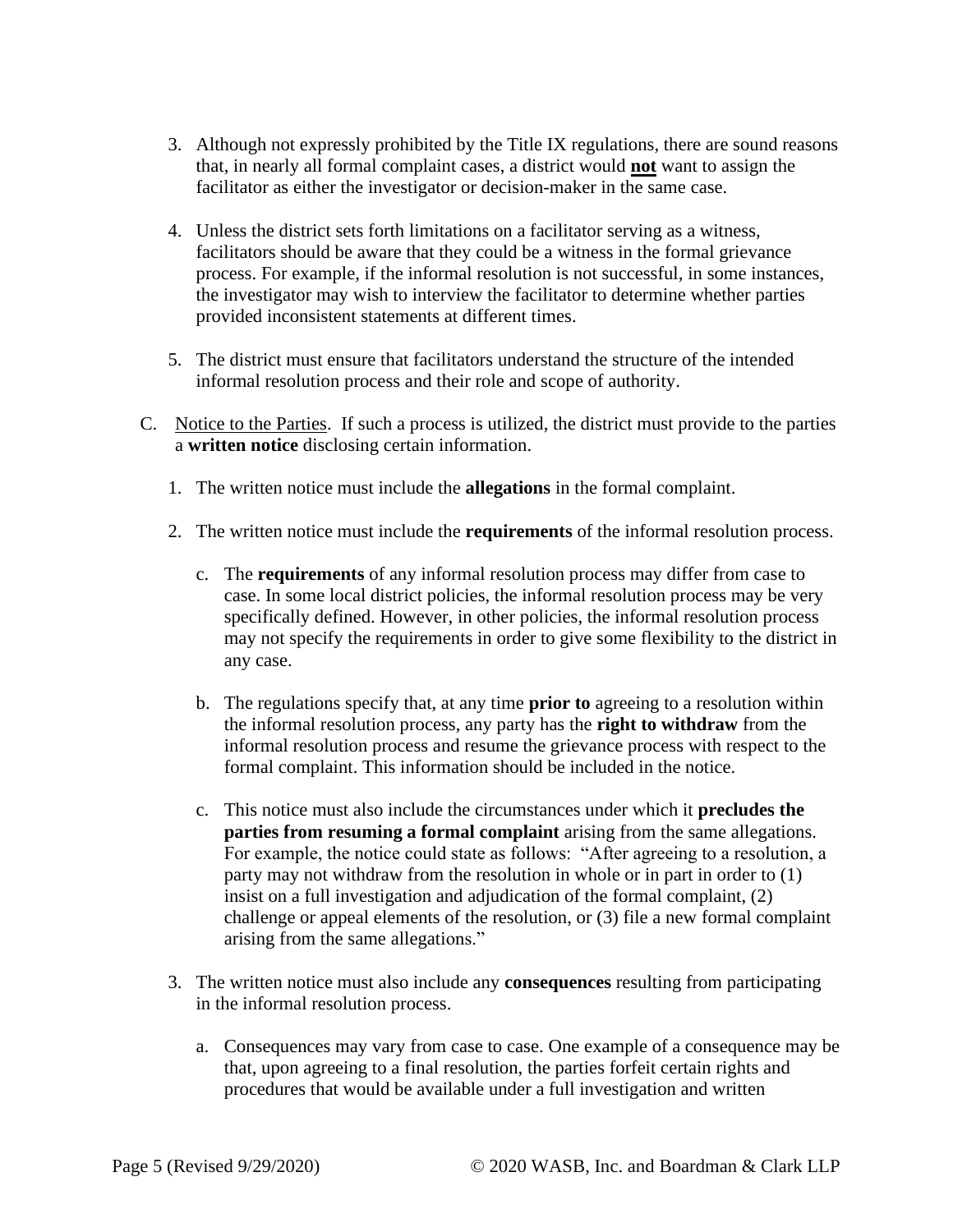determination of the formal complaint. Another example may be that a party who agrees to a final resolution generally may not, after agreement to the final resolution, challenge or dispute any sanctions or remedies that were included in the final resolution.

- b. This notice must also include the **records** that will be maintained or that could be shared. Such records may include the written notice itself and any final resolution.
- 4. Where the complainant or respondent is a minor or legally incompetent person, then the party's parent or guardian must receive the required notice.
- D. Written Consent of the Parties. If such a process is utilized, the district must also obtain the parties' **voluntary, written consent** to the informal resolution process.
	- 1. Consent to informal resolution cannot be the product of coercion or undue influence.
	- 2. Each party should only agree to engage in the informal resolution process because the party believes such a process may further the party's own wishes and desires.
	- 3. The voluntary aspect of informal resolution likely means that the district should **not** consider or draw any positive or negative inferences from a party's willingness, or unwillingness, to participate in an informal resolution process, or from a party's decision to withdraw from an informal resolution process prior to reaching an agreement. Those decisions by a party would not be relevant to determining the facts or reaching an adjudication of a complaint.
- E. Types of Informal Resolution Processes. According to the regulations, an informal resolution process is any process, such as mediation, that does not involve a full investigation and adjudication of the complaint as delineated in the local grievance process.
	- 1. Districts have discretion on whether to offer an informal process. Districts remain free to create (or not create) an informal resolution process that serves their unique educational needs.
	- 2. Informal resolution may encompass a broad range of conflict resolution strategies, including, but not limited to, mediation or restorative justice.
	- 3. Mediation may involve an admission to certain conduct by the respondent, a mutual acknowledgement of partial responsibility by both parties, or mutual acknowledgement that the parties agree on the conduct, but perceive the conduct in different ways. A mediation model may result in a mutually agreed upon resolution to the situation without the respondent admitting responsibility.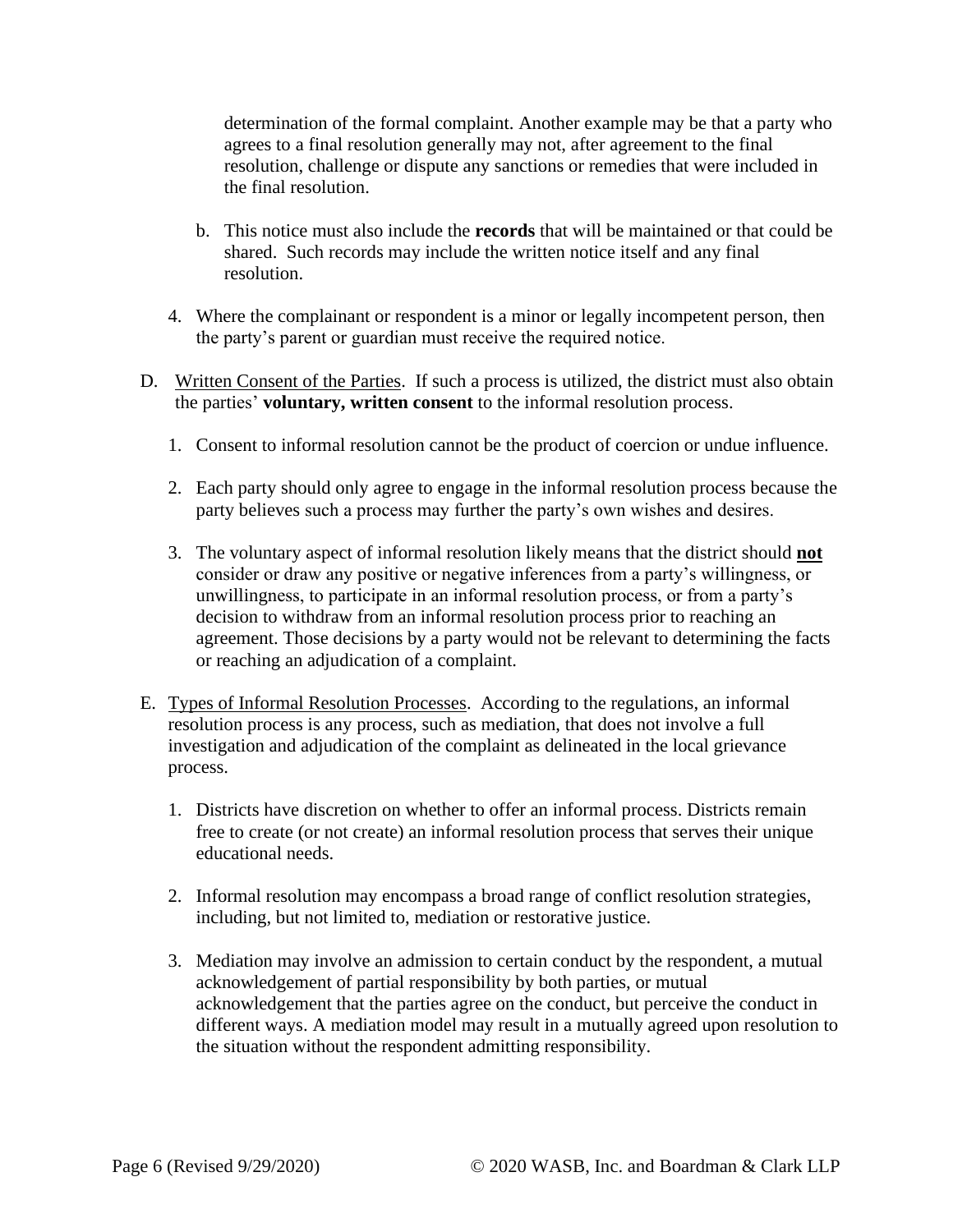- 4. Restorative justice generally involves a respondent admitting wrongdoing and working to redress the harm caused. Any admission does not mean that the district has also reached that determination.
- 5. The Department of Education provided extensive commentary accompanying the 2020 Title IX regulations. Within its commentary, the Department stated that it believes that the option of informal resolution gives districts an avenue to educate and change behavior in a way that the adversarial formal grievance process might not. Benefits of such informal resolution process may include greater party control over outcomes (which may improve parties' sense of justice and increase compliance with outcomes) and yielding remedies and sanctions more customized to the needs of unique situations. *See Federal Register*, Vol. 85, No. 97 (May 19, 2020), page 30400.
- F. Conducting the Informal Resolution Process.
	- 1. The facilitator likely must treat complainants and respondents equitably. Consistent with the basic requirements of the grievance process, the facilitator must also likely presume that the respondent is not responsible for the alleged conduct. In addition, the facilitator must not require, allow, rely upon, or otherwise use questions or evidence that constitute or seek disclosure of, information protected under a legally recognized privilege, unless the person holding such privilege has waive the privilege.
	- 2. Consistent with the requirements of any investigation, the facilitator must also likely provide the parties with the same opportunities to have others present during any meeting, including by an advisor of their choice. In addition, the facilitator must likely provide a party whose participating is expected with written notice of the date, time, location, participants, and purpose of any meeting, with sufficient time for the party to prepare.
	- 3. An informal resolution process must include reasonably prompt time frames for filing and resolving any process, which may include delays for good cause as appropriate.
	- 4. An informal resolution process should identify how the parties will be meeting. The facilitator should carefully consider risks in allowing parties to be present in the same room together, which may raise issues with potential additional harassment.
	- 5. The district should consider whether the facilitator will conduct any questioning or investigation into the matter. In some instances, there may be no dispute over the facts. As a result, the facilitator may just need to identify a specific resolution to the problem. In other instances, the parties may not agree to the specific facts. In those instances, the facilitator may need to consider whether the disputed facts need to be resolved. The facilitator may or may not be authorized to resolve disputed facts, but instead the facilitator may just be authorized to reach a resolution based on the disputed facts.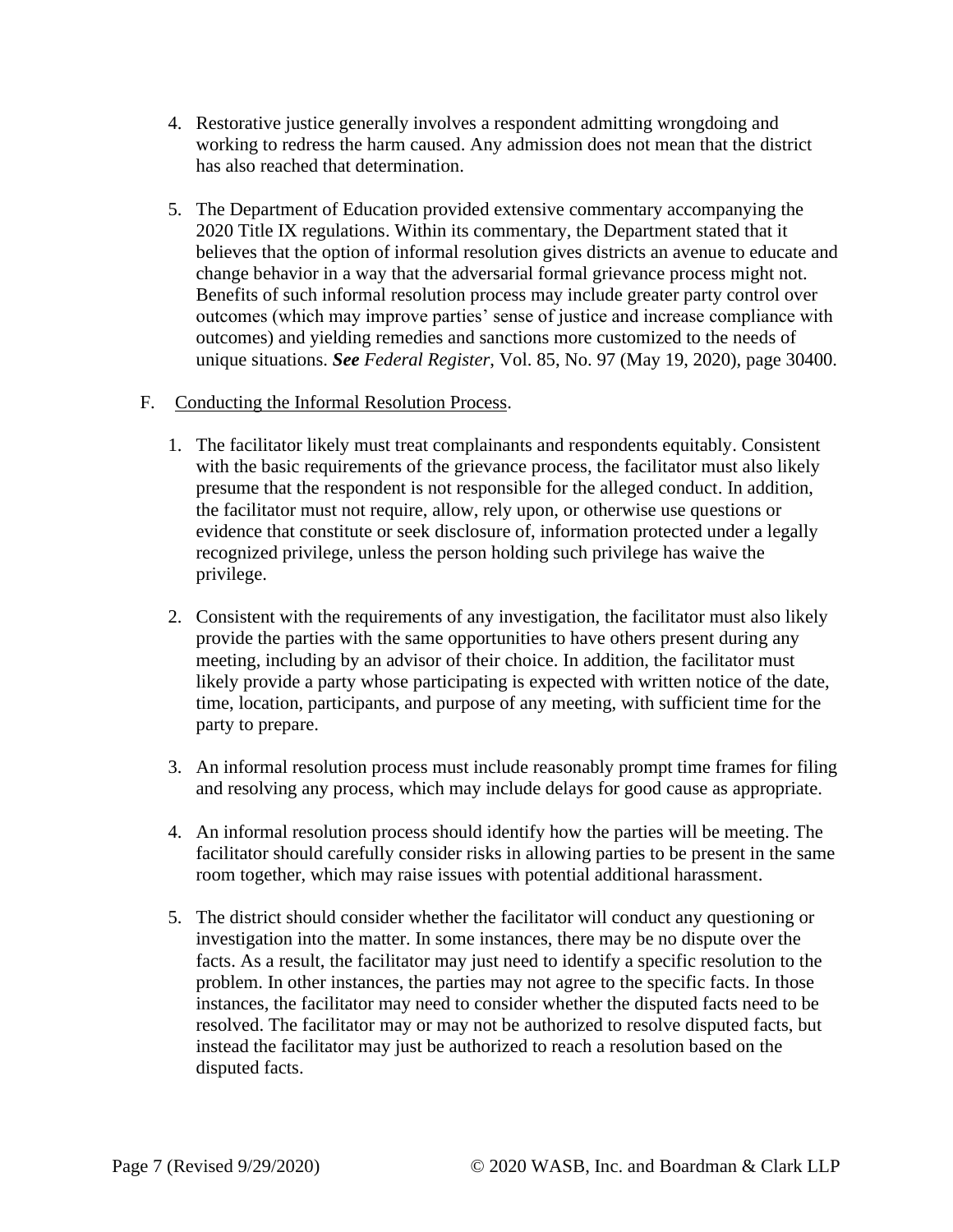- 6. If the facilitator will conduct fact finding, then the facilitator may want to provide some notice the parties. Such notice may state that the parties are expected to provide truthful information during the informal resolution process and that statements that a party makes during the informal resolution process may become relevant evidence in connection with any subsequent investigation or adjudication of the complaint if the informal resolution process is not successful or does not fully resolve the complaint. The facilitator should be cautious about promising confidentiality in these matters.
- 7. The facilitator should carefully consider both parties input on the facts and their desire on the specific outcome desired. The facilitator should also consider any interest that the district may have on any outcome and any resolution.
- 8. The facilitator must consider any issue where new allegations arise during the informal resolution process, that may not be addressed or included in the pending complaint.
- 9. Through an informal resolution process, a district may impose disciplinary sanctions against a respondent without conducting an investigation and without reaching a final written determination.
- 10. The facilitator should reach a final written resolution that is signed by the parties and/or their parents and the district. The facilitator should be cautious about overstepping any authority in these instances. The final resolution may include (1) whether the parties take responsibility for the matter, (2) any disciplinary sanctions that may be imposed or recommended against the respondent, (3) any remedies that may be provided to the complainant, and (4) whether the parties reserve any rights on certain elements of the resolution. Once entered, the resolution will likely become binding according to its terms.
- G. Resuming an Investigation. If an informal resolution is attempted but is not successful, the district must complete a full investigation and adjudication of the formal complaint using the local grievance process.
- H. Recordkeeping.
	- 1. School districts must maintain the following records for a period of seven years (e.g., measured from the conclusion of the proceedings and the implementation of any sanctions and/or remedies).
	- 2. In connection with each formal complaint of sexual harassment that is filed, a school district must maintain a record of:
		- a. Each sexual harassment investigation including any determination regarding responsibility, any disciplinary sanctions imposed on the respondent, and any remedies provided to the complainant designed to restore or preserve equal access to the district's education program or activity;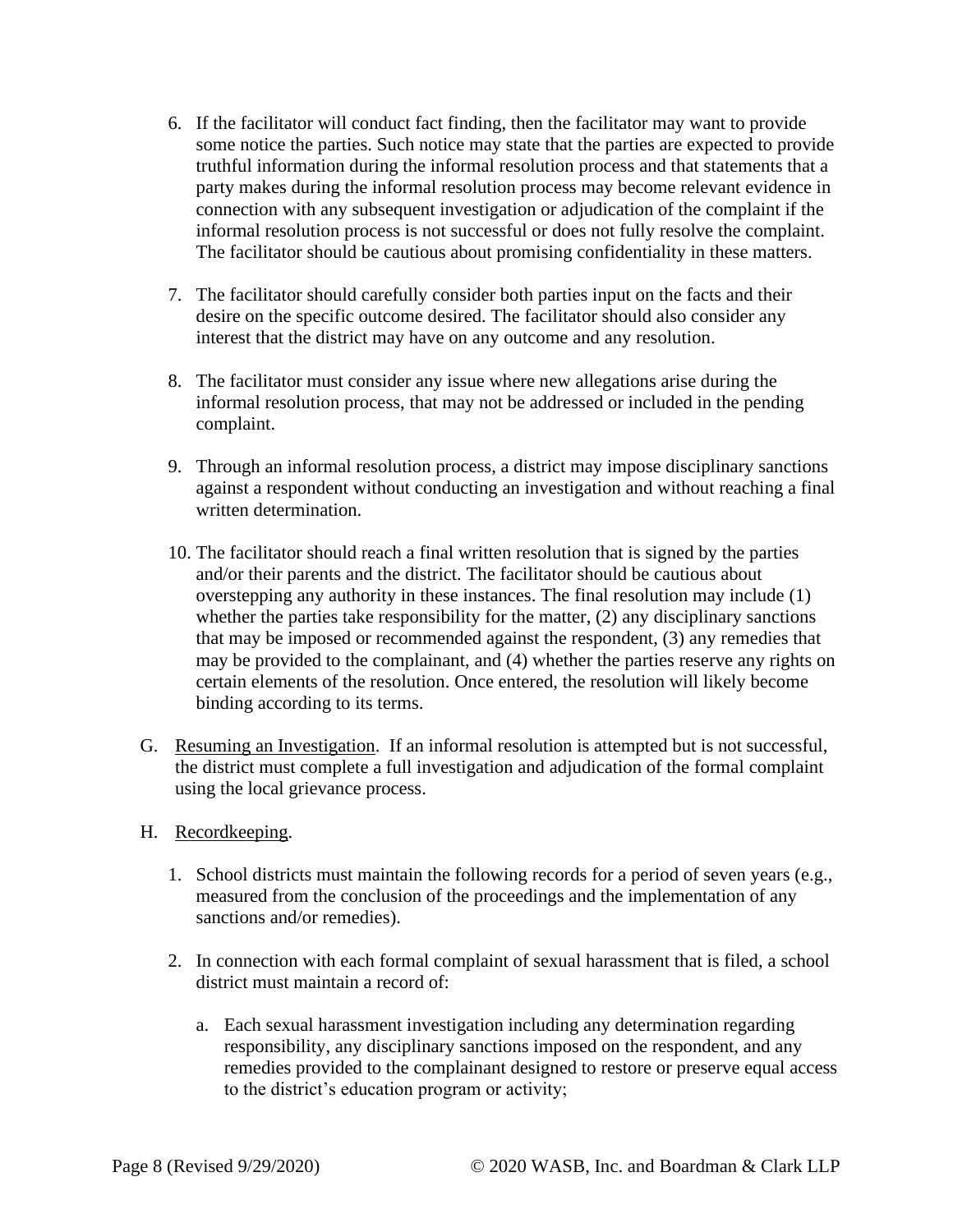- b. Any audio or audiovisual recording or transcript from a hearing (Note: A district will have these records only if hearings are permitted under the local grievance process. Most school districts will not provide for hearings);
- c. Any appeal and the result of an appeal; and
- d. Any informal resolution and the result therefrom.
- 3. In connection with a school district response to any report or formal complaint of sexual harassment, the district must create and maintain a record of any actions, including any supportive measures, that the district takes in response to the report or complaint. In each instance:
	- a. The district must document the basis for its conclusion that its response was not deliberately indifferent, and document that it has taken measures designed to restore or preserve equal access to the school district's education program or activity.
	- b. If a district does not provide a complainant with supportive measures, then the district must document the reasons why such a response was not clearly unreasonable in light of the known circumstances.

NOTICE: These training materials, including the comments of all speakers who present the materials, do not constitute legal advice and should not be relied upon or used as legal advice. The materials will present information and commentary to facilitate a general understanding of the topics that are addressed but are not necessarily an exhaustive treatment of any legal or policy issues. If a school district requires legal advice regarding any topic, issue, situation or incident, the advice should be obtained from the school district's designated legal counsel.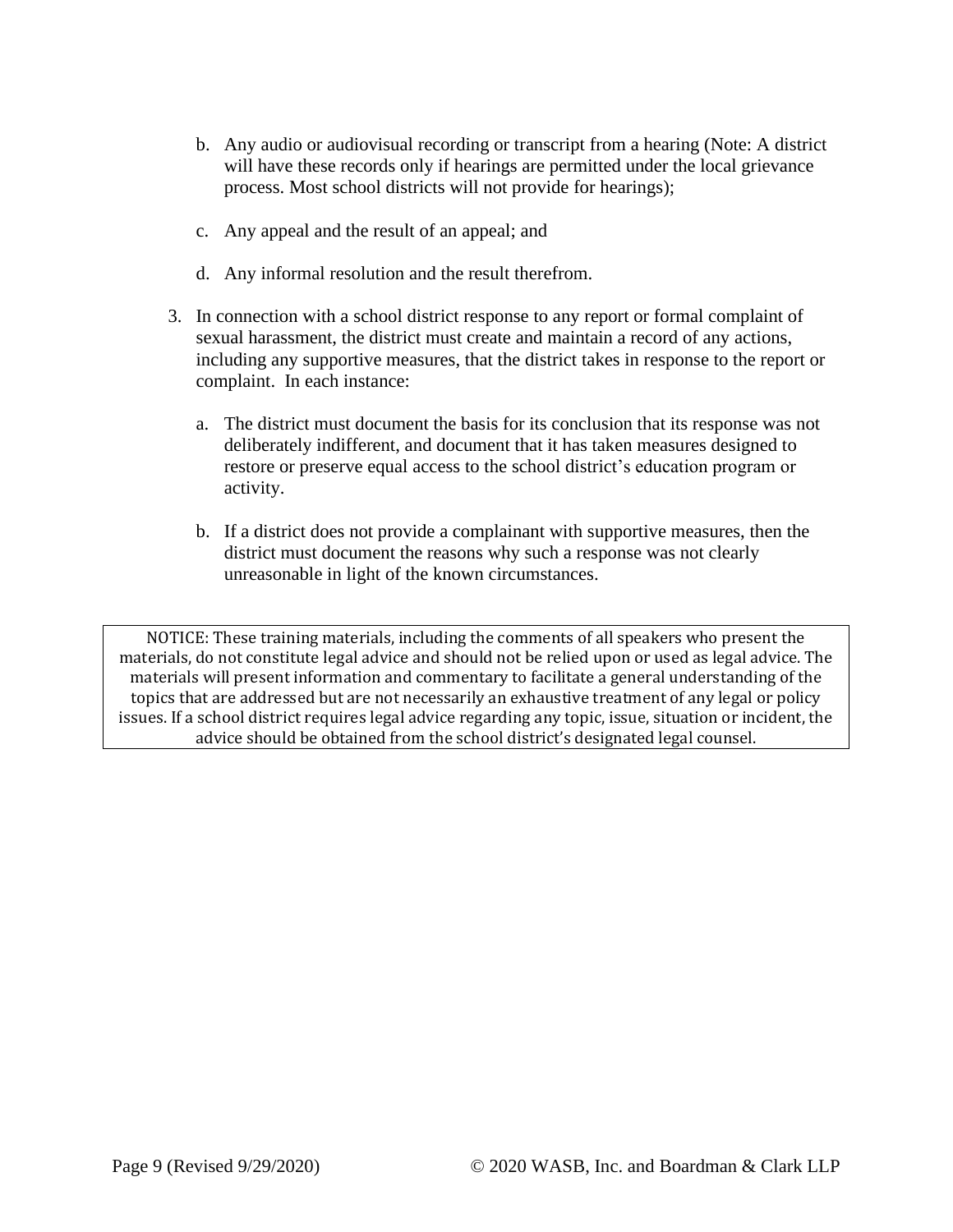### **TITLE IX MANDATED TRAINING Appendix to Module 3**

## APPENDIX A: SAMPLE NOTICE TO PARTIES OF INFORMAL RESOLUTION PROCESS

NOTE: The Title IX regulations require school districts to notify parties of certain information related to an informal resolution process. This sample presents one approach to documenting this notice, but any such notice will need to be specifically tailored to the situation and your local policy. The Title IX Coordinator will usually be the individual who provides such notice, which should be based on any input from the individual who is serving as facilitator of the process.

### *[DISTRICT LETTERHEAD]*

*[DATE]* 

*[NAME] [ADDRESS]*

#### **Re: Notice of Informal Resolution Process**

Dear *[NAME]*:

As you are aware, a formal complaint alleging Title IX sexual harassment has been filed involving you. This letter is intended to notify you that the district offers parties an option to engage in an informal resolution process. When the option is offered, the District is required to provide notice to you about this informal resolution process.

First, the District is required to provide notice to you of the allegations in the formal complaint. The formal complaint alleges that *[INCLUDE DETAILS OF ALLEGATIONS HERE]*.

Second, the District is required to notify you of the requirements of the informal resolution process. The informal resolution process will include various requirements, including *[INCLUDE REQUIREMENTS OF THE PROCESS, e.g., that a facilitator will be appointed to serve as mediator to the process and will require both parties to be present in separate rooms at the District office to mediate the allegations]*. This notice must include the circumstances under which the District precludes the parties from resuming a formal complaint arising from the same allegations. In this respect, please note that the parties are precluded from resuming a formal complaint arising from the same allegations if *[INCLUDE CIRCUMSTANCES, e.g., if the parties reach a final agreement that resolves all matters involving the parties on the specific allegations]*.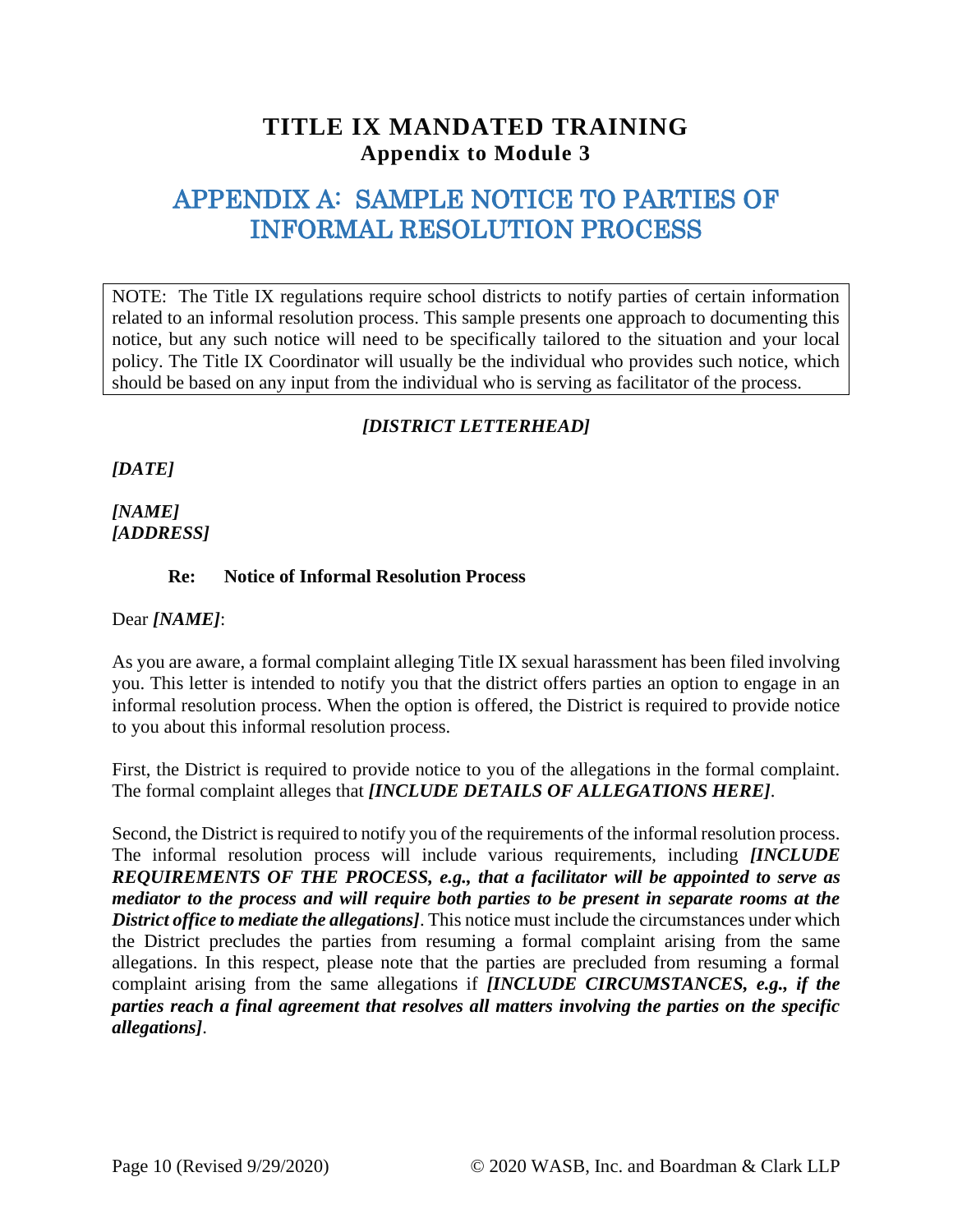Please note, however, that, at any time prior to agreeing to a resolution in this informal process, any party has the right to withdraw from the informal resolution process and resume the grievance process with respect to the formal complaint.

Third, the District is required to notify you of any consequences resulting from participating in the informal resolution process. In this respect, please note that the consequences include that *[INCLUDE POSSIBLE CONSEQUENCES, e.g., a resolution that results in disciplinary sanctions against the respondent or that prohibits future investigation of the particular allegations]*. This notice must also inform you of the records that will be maintained or that could be shared. In this respect, please note that *[INCLUDE DESCRIPTION OF RECORDS, e.g., records may include a resolution agreement between the parties that will not be shared, except as may be required by law.]*.

Finally, the District is required to obtain the parties' voluntary written consent to the informal resolution process. Enclosed a voluntary written consent form for your consideration and approval.

If you are willing to participate in an attempt to reach an informal resolution of the pending formal complaint, please return the written consent to *[INDENTIFY THE APPROPRIATE PERSON AND CONTACT INFORMATION, e.g., this would likely be the Title IX Coordinator.]* by no later than *[DATE]*. If you do not submit your written consent by the deadline, the District will treat the lack of consent as your rejection of the offer to attempt to reach a facilitated informal resolution of the matter.

Please feel free to contact me with any questions about this notice or about the informal resolution process.

Sincerely,

Title IX Coordinator *[NAME OF SCHOOL DISTRICT]*

Enclosure: Voluntary Written Consent Form *[Identify Applicable District Policies]*